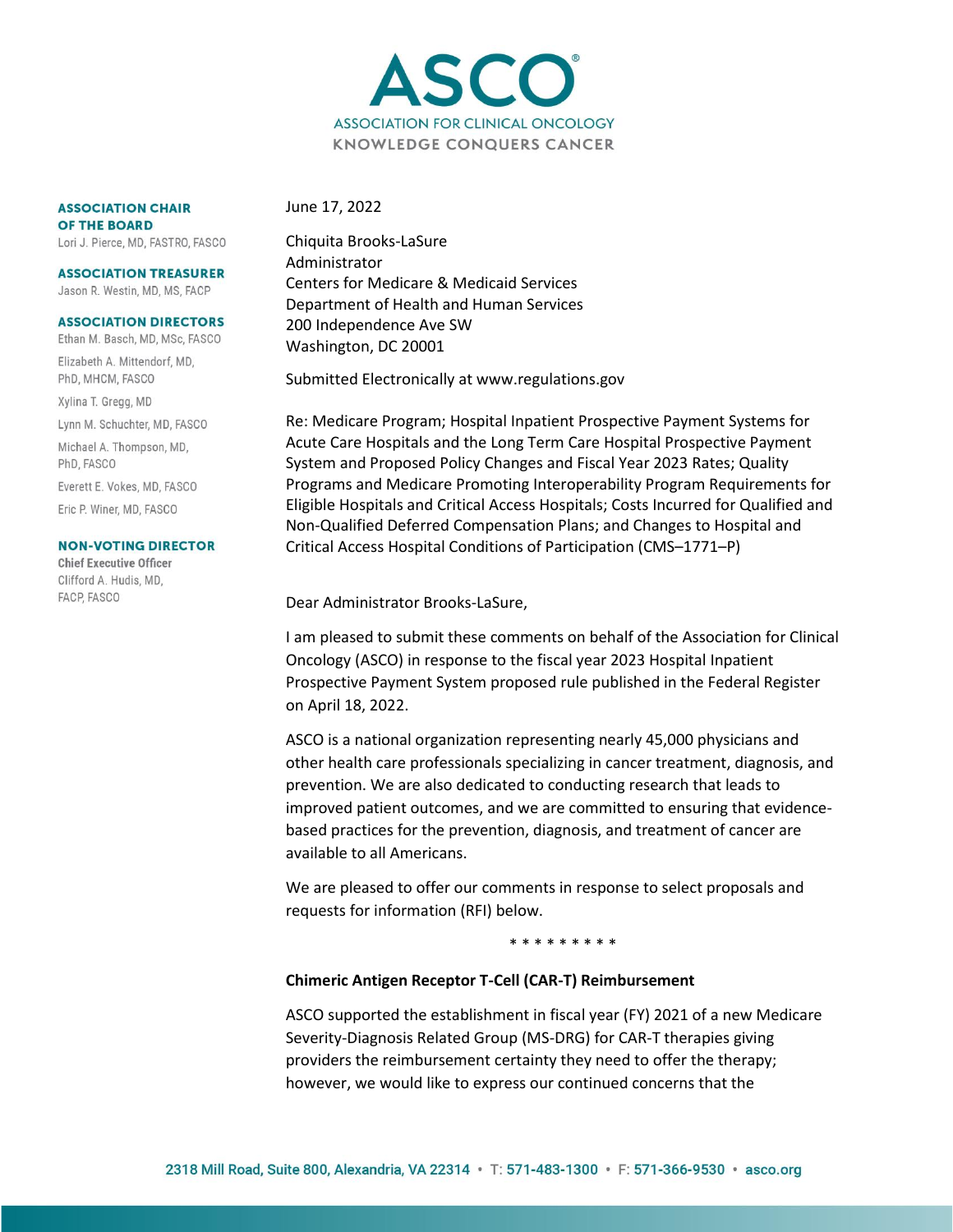

reimbursement rate for MS-DRG 018 is insufficient to cover the cost of the therapy and related services. Current reimbursement rates leave providers with financial losses and could result in restricted access to this life-saving therapy.

Under the proposed methodology, if a hospital submits quality data and is a meaningful EHR user with a wage index greater than one, the unadjusted payment amount for CAR-T services will be approximately \$299,460 in FY 2023. This is considerably less than the cost of the drug alone, which ranges from \$373,000 to \$475,000. We believe that the trimming policy used to address outliers is having an outsized impact on the CAR-T MS-DRG 018.

Treatment for adults with advanced lymphomas is reported to have a list price of \$373,000 and \$475,000 for pediatric indication. These list prices do not include the hospitalization costs for patients, or the care involved in managing the often-life-threatening side effects and adverse events. Hospitals and other clinical settings also incur additional costs not captured during the rate setting process, including the costs associated with required certification from the manufacturer and the costs associated with training, staff, and coordination required to successfully administer CAR-T. The Medicare payment system does not adequately reimburse for variable patient care costs or the cost of the product itself.

Patients who undergo CAR-T therapy may have severe, often life-threatening reactions and side effects that require extensive care; some may have less severe reactions. Because there is great variability in how patients respond to CAR-T therapies, hospital resources needed to care for these patients are also widely varied. The trimming policy used to address outliers does not properly consider this variability, leading to artificially low reimbursement rates.

To set rates, CMS uses cost data from prior years, with outliers removed and trimmed from the data so as not to skew the results. However, because of the relatively few cases included in MS-DRG 018, removal of these outlier cases drastically affects the outcome. In a review of all DRGs, we found that MS-DRG 018 has the highest percent of cases removed (1.3%), yet this represents only five total cases. To put this into perspective, when combining all other MS-DRGs, only 0.03% of cases are removed. The removal of a large proportion of cases when the total number of cases is relatively small—and when patients require highly variable intensity of care and resources—can have a powerful impact on the resulting rate, as shown below in Table 1a.

Table 1a. Cost per Inpatient Stay

| <b>Proposed Rule</b>           | Standardized Cost Per Inpatient Stay for MS-DRG 018 |                       |                                |
|--------------------------------|-----------------------------------------------------|-----------------------|--------------------------------|
|                                | <b>Before Outliers</b>                              | <b>After Outliers</b> | % Change After                 |
|                                | <b>Removed</b>                                      | <b>Removed</b>        | Removing Outliers <sup> </sup> |
| 2023 Proposed Rule (2021 Data) | \$320,056                                           | \$299,460             | -6%                            |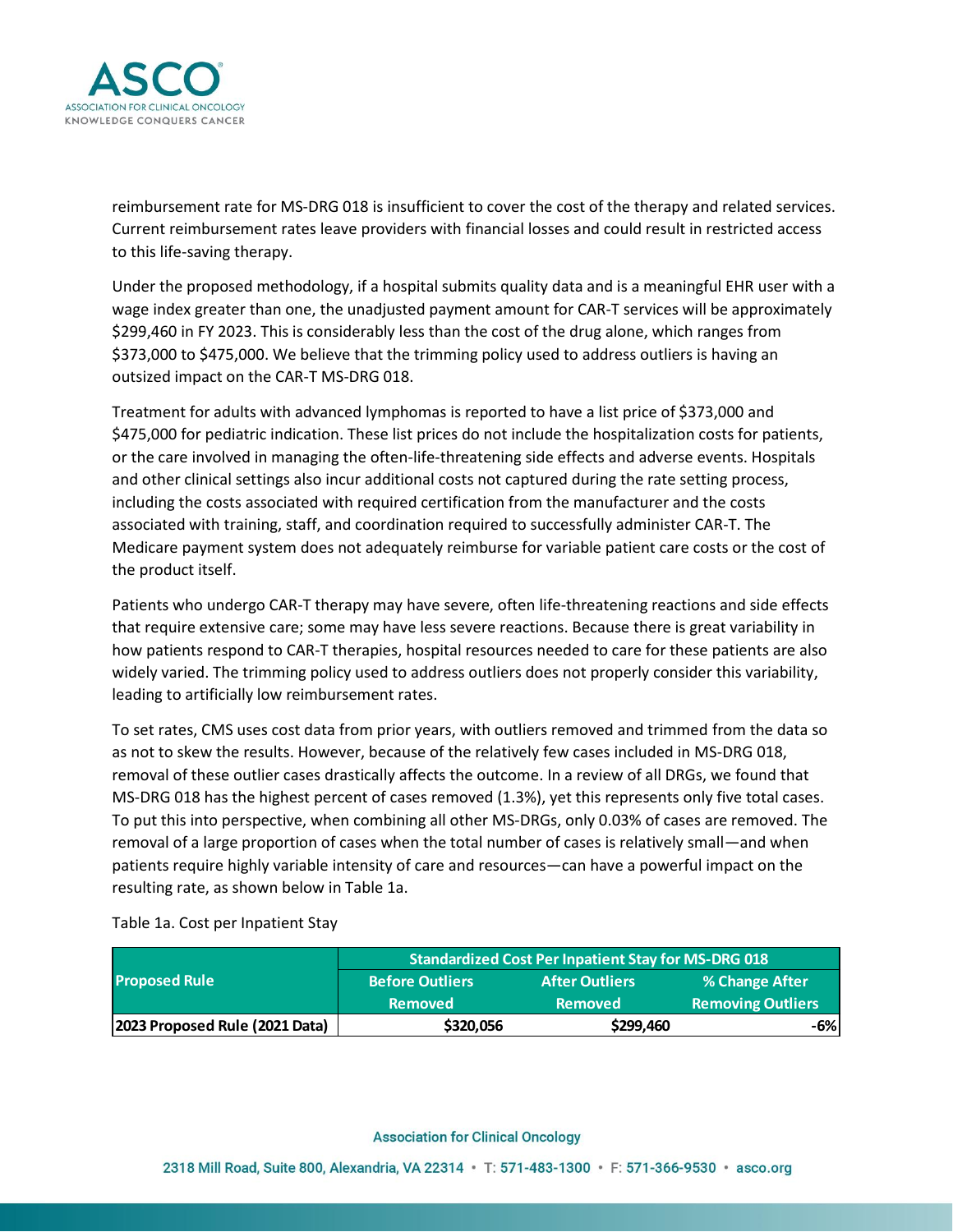

**ASCO recommends that Medicare cover the full cost of CAR-T therapy, with the exception of any applicable patient or provider cost-sharing that would apply to any other covered drug or therapy under the Medicare program.**

**ASCO also recommends that the agency closely monitor and consider the impact statistical methodologies such as "trimming outliers" will have on MS-DRG 018 and other low volume services.**

Targeted treatments such as CAR-T therapies have enormous potential to cure previously untreatable cancers, offering some patients with cancer hope for the first time. However, the financial loss associated with Medicare's under-reimbursement for CAR-T is not sustainable and threatens patient access to life-saving therapies.

Providers do not set list prices for drugs or treatments and should not be penalized for providing this evidence-based, innovative cancer care therapy. For additional information, please see ASCO's *CAR-T Therapy Policy Brief*, developed by our affiliate organization, the American Society of Clinical Oncology (the Society). $1$ 

## **Social Determinants of Health Diagnosis Codes – Request for Information**

CMS is soliciting information on how the reporting of diagnosis codes in categories Z55-Z65 may improve the agency's ability to recognize severity of illness, complexity of illness, and/or utilization of resources under the MS-DRGs. CMS is also interested in receiving feedback on how the agency can foster the documentation and reporting of diagnosis codes describing social and economic circumstances to reflect each health care encounter and improve the reliability and validity of the coded data in support of efforts to advance health equity.

In its 2020 statement, *Cancer Disparities and Health Equity: A Policy Statement from the American*  Society of Clinical Oncology<sup>2</sup>, the Society identified four strategic goals and underlying recommendations, including addressing structural barriers through the optimal use of SDOH in cancer care, education, practice, and policy development.

Achieving cancer health equity requires broad approaches that address the social, economic, and environmental factors that influence health. The social determinants of health [conditions in which people are born, grow, live, work, and age along with factors such as socioeconomic status, education, neighborhood, employment, and social support] should be addressed in addition to health care access. Addressing the social determinants of health is critical to achieving health equity, and community

<sup>1</sup> https://www.asco.org/sites/new-www.asco.org/files/content-files/advocacy-and-policy/documents/2020- CARTPolicyBrief-Update.pdf

<sup>2</sup> https://ascopubs.org/doi/full/10.1200/JCO.20.00642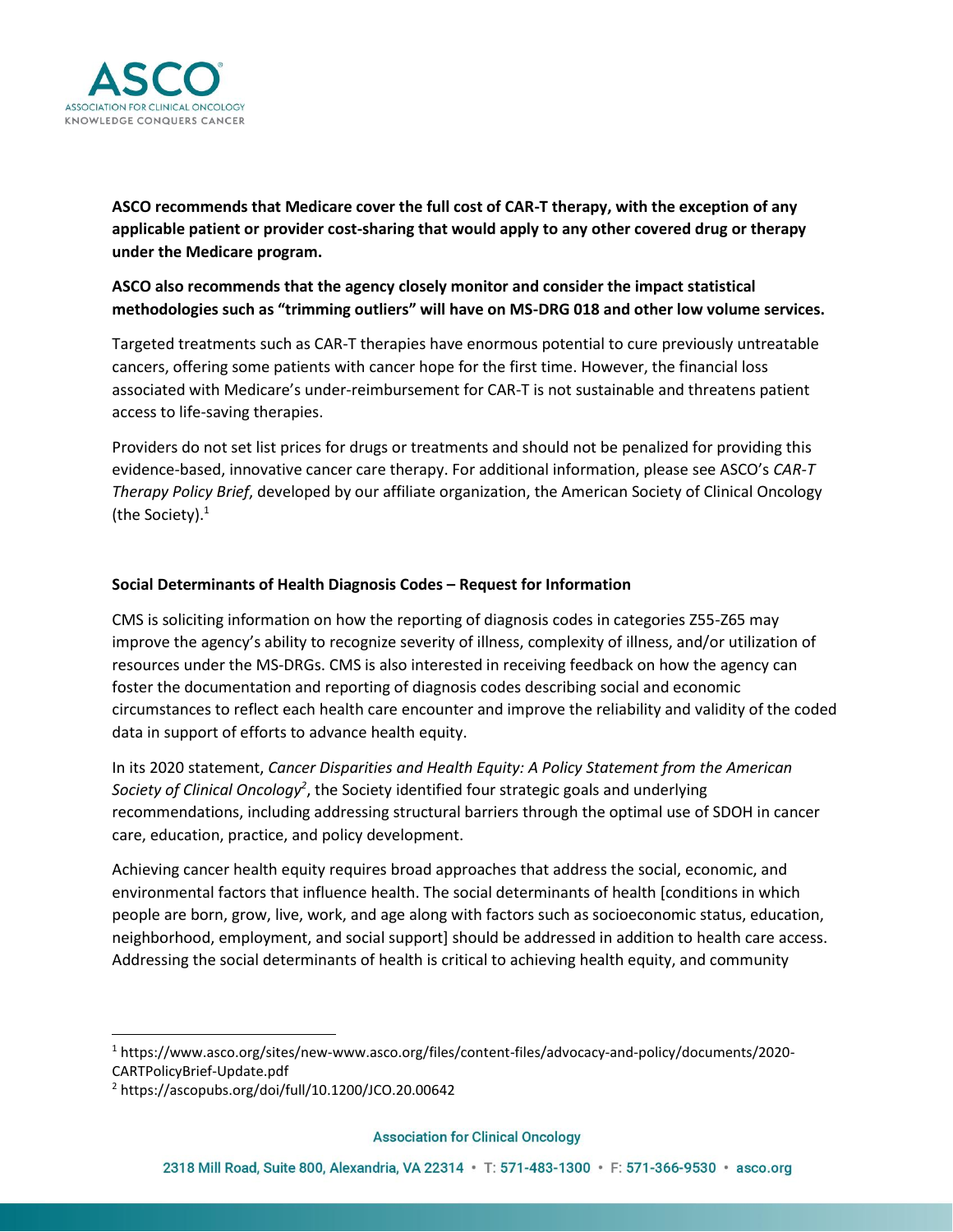

engaged strategies are an essential way to do so.<sup>3,4</sup> Vital to achieving cancer health equity is engagement by professional organizations with community stakeholders to support health promotion activities over the lifespan. Community efforts may address multiple conditions that are important drivers of health and wellness, including safe, physical environments and neighborhoods that promote health; access to early, high-quality education; affordable housing; structurally safe sidewalks; open spaces, such as parks; access to recreation centers; and clean drinking water, food, and transportation.

Multisector collaborations can assist in identifying strategies to address social determinants of health and can promote and sustain the infrastructure, policies, and implementation activities that are crucial to reducing disparities.<sup>5,6</sup> This includes partnering with local health professionals, health care teams, and community leaders.

**ASCO strongly supports policies and practices that address the SDOH of patients with cancer to improve health equity. As CMS develops future policy and issues guidance, the Agency should consider physician and other provider capacity to collect SDOH information and whether Z codes are the most appropriate way to identify and record social risk.** 

Physicians in under resourced practices and/or communities have expressed hesitation to ask questions about SDOH when the physician or practice does not have specific resources to address identified needs, or if a community resource is unavailable to assist the patient. Patients may find this type of questioning intrusive, or they may question the provider's intent and be reluctant to share information, especially if the issue goes unaddressed or unresolved.

We strongly support understanding and addressing the SDOH of patients with cancer. However, CMS should understand the potential administrative burdens that may accompany more robust SDOH data collection. Physicians or other staff collecting the SDOH information may need training on how to best collect SDOH information, why it is important to do so, and appropriate strategies for initiating such conversations with their patients. Gathering SDOH information may require significant additional time to capture and then code into the patient's EHR, which will require additional staff time and resources. Because patient's social needs and SDOH are always changing, SDOH screening should happen more than once, which also demands additional time, staff, and resources to stay current.

<sup>3</sup> Ortega AN, Albert SL, Sharif MZ, et al: Proyecto MercadoFRESCO: A multi-level, community-engaged corner store intervention in East Los Angeles and Boyle Heights. J Community Health 40:347-356, 2015

<sup>4</sup> Cummins S, Flint E, Matthews SA: New neighborhood grocery store increased awareness of food access but did not alter dietary habits or obesity. Health Aff (Millwood) 33:283-291, 2014

<sup>5</sup> O'Brien MJ, Whitaker RC: The role of community-based participatory research to inform local health policy: A case study. J Gen Intern Med 26:1498-1501, 2011

<sup>6</sup> National Academies of Sciences, Engineering, and Medicine: Cancer Care in Low-Resource Areas: Cancer Prevention and Early Detection: Workshop Summary. National Academies Press, Washington, DC, 2016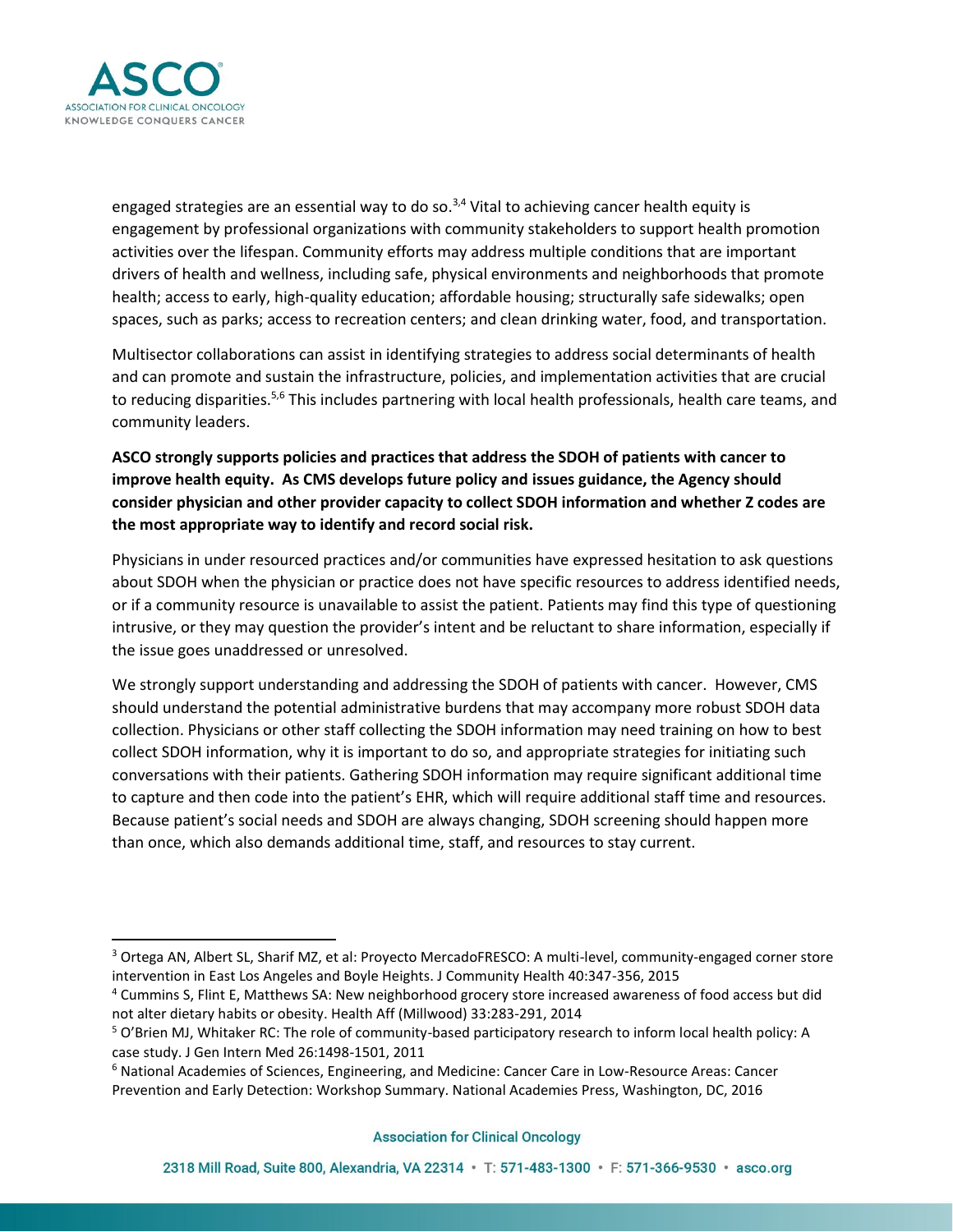

We question whether Z codes are the most effective method to recognize severity of illness, complexity of illness, and/or utilization of resources. According to a Medicare study<sup>7</sup>, most beneficiaries with Z codes reported were white (approximately 75%), and only 1.4% of claims included coding. Codes should also be evaluated for duplicity and ambiguity. Multiple codes describe insufficient housing situations (homelessness, instability, etc.). One code describing "insufficient social insurance and welfare support" is generally reported for patients without medical/health insurance. However, it may be difficult to determine whether this code could be reported for situations where patients have insufficient insurance coverage or need additional services but cannot access them either due to eligibility or resource limits.

In summary, ASCO supports the understanding and addressing of SDOH of patients with cancer, and we recommend the following measures related to the collection of such data:

- **ASCO recommends that CMS define the scope of information collection burden on physicians and other providers that will be required to report SDOH data.**
- **ASCO recommends that CMS work with the provider community on the technical issues of streamlining data collection efforts.**
- **ASCO recommends CMS work with the provider community to develop guidance on SDOH data collection as well as strategies to address SDOH issues when appropriate resources are not available in their community.**

## **Assessment of the Impact of Climate Change and Health Equity – Request for Information**

Literature has established a clear relationship between climate change and cancer.<sup>8,9</sup> Fossil fuel-related and/or wildfire-induced air pollution, specifically very fine particulate matter (PM2.5), has a demonstrable effect on cancer incidence and survival, and has been classified as a carcinogen by the International Agency for Research on Cancer. The impacts of PM2.5 are felt across all stages of the cancer care continuum, contributing to increased lung cancer incidence and mortality, as well as increased mortality in pediatric tumors.<sup>10,11,12</sup> There exist well-developed bodies of literature examining the impact of climate change on cancer via increased exposure to ultraviolet radiation, declining nutrition, environmental contamination, and infectious vectors. $^{13}$ 

<sup>7</sup> https://www.cms.gov/files/document/z-codes-data-highlight.pdf

<sup>8</sup> Hiatt RA, Beyeler N: Cancer and climate change. Lancet Oncol 21:e519-e527, 2020

<sup>9</sup> Nogueira LM, Yabroff KR, Bernstein A: Climate change and cancer. CA Cancer J Clin 70:239-244, 2020

<sup>10</sup> Turner MC, Andersen ZJ, Baccarelli A, et al: Outdoor air pollution and cancer: An overview of the current evidence and public health recommendations. CA Cancer J Clin, 2020

<sup>&</sup>lt;sup>11</sup> Park HY, Kang D, Shin SH, et al: Chronic obstructive pulmonary disease and lung cancer incidence in never smokers: a cohort study. Thorax 75:506-509, 2020

<sup>12</sup> Ou JY, Hanson HA, Ramsay JM, et al: Fine Particulate Matter Air Pollution and Mortality among Pediatric, Adolescent, and Young Adult Cancer Patients. Cancer Epidemiol Biomarkers Prev, 2020

<sup>13</sup> Hiatt RA, Beyeler N: Cancer and climate change. Lancet Oncol 21:e519-e527, 2020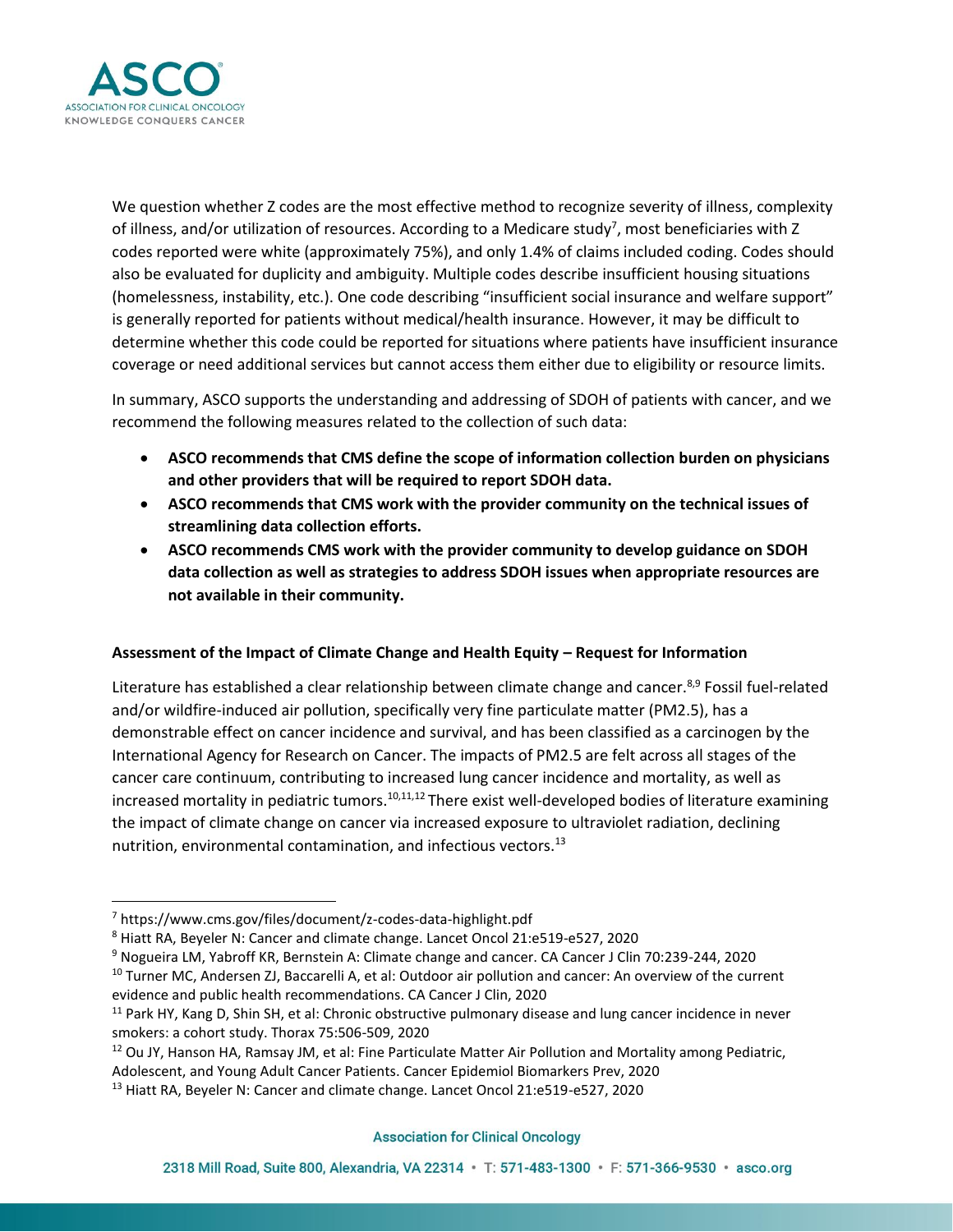

Beyond increasing risk of cancer via carcinogen exposures (e.g. during hurricanes or wildfires), climate change has potential to affect oncologists' ability to care for patients with cancer. Extreme weather events such as wildfires, floods, and hurricanes can prevent access to cancer treatment facilities, resulting in the disruption of cancer prevention, detection, and management.<sup>14</sup> Retrospective reviews indicate that among patients undergoing definitive radiotherapy for non-small cell lung cancer, those who were additionally exposed to a natural disaster had longer durations of radiotherapy and worse overall survival, both of which were proportional to the duration of the disaster.<sup>15</sup> Experts have further pointed out that climate-induced disruptions to screening access, similar to what has already occurred due to COVID-19, should be expected to have similarly large effects on downstream stage at diagnosis and related excess mortality.<sup>16</sup>

Cancer patients are a vulnerable population who require consistent care and follow-up, medical supplies, and support. Recognizing the disruption emergencies force on cancer patients, ASCO has develope[d resources](https://www.cancer.net/navigating-cancer-care/managing-your-care/managing-your-cancer-care-during-emergency) to guide cancer patients as they cope with emergencies, natural disasters, or situations when they must suddenly leave their home.<sup>17</sup>

The negative impacts of policy action (or inaction) are disproportionately experienced by the most vulnerable members of a society. The relatively sparse literature on SDOH and cancer has focused on survival and mortality, though emerging research is beginning to explore linkages between SDOH and carcinogenesis.<sup>18</sup> In the context of climate change, structural inequities increase the vulnerability of marginalized communities across three primary domains; increased likelihood of exposure, increased sensitivity to the health hazards of climate change, and decreased adaptive capacity.<sup>19</sup>

ASCO joined the Medical Society Consortium on Climate and Health, an organization that convened associations representing over 600,000 medical providers to amplify the message about the devastating impact climate change is having on the health of Americans, and to pursue policies that achieve equitable solutions to promote and protect health. ASCO is an organizational signatory of the Consortium's [consensus statement](https://medsocietiesforclimatehealth.org/about/mission-and-consensus-statement/) recognizing the need to reduce the use of fossil fuels to limit global climate change.

<sup>16</sup> Sharpless N: COVID-19 and cancer. Science 368:1290, 2020

 $14$  Ryan B, Franklin RC, Burkle FM Jr, et al. Identifying and describing the impact of cyclone, storm and flood related disasters on treatment management, care and exacerbations of non-communicable diseases and the implications for public health. PLoS Curr. 2015;1:7.

<sup>15</sup> Nogueira LM, Sahar L, Efstathiou JA, et al: Association Between Declared Hurricane Disasters and Survival of Patients With Lung Cancer Undergoing Radiation Treatment. JAMA 322:269-271, 2019

<sup>17</sup> https://www.cancer.net/navigating-cancer-care/managing-your-care/managing-your-cancer-care-duringemergency

<sup>&</sup>lt;sup>18</sup> Ashing, Kimlin T., et al. "Calling Attention to the Role of Race-Driven Societal Determinants of Health on Aggressive Tumor Biology: A Focus on Black Americans." JCO Oncology Practice 18.1 (2022): 15-22.

<sup>19</sup> https://ascodaily.libsyn.com/climate-change-and-cancer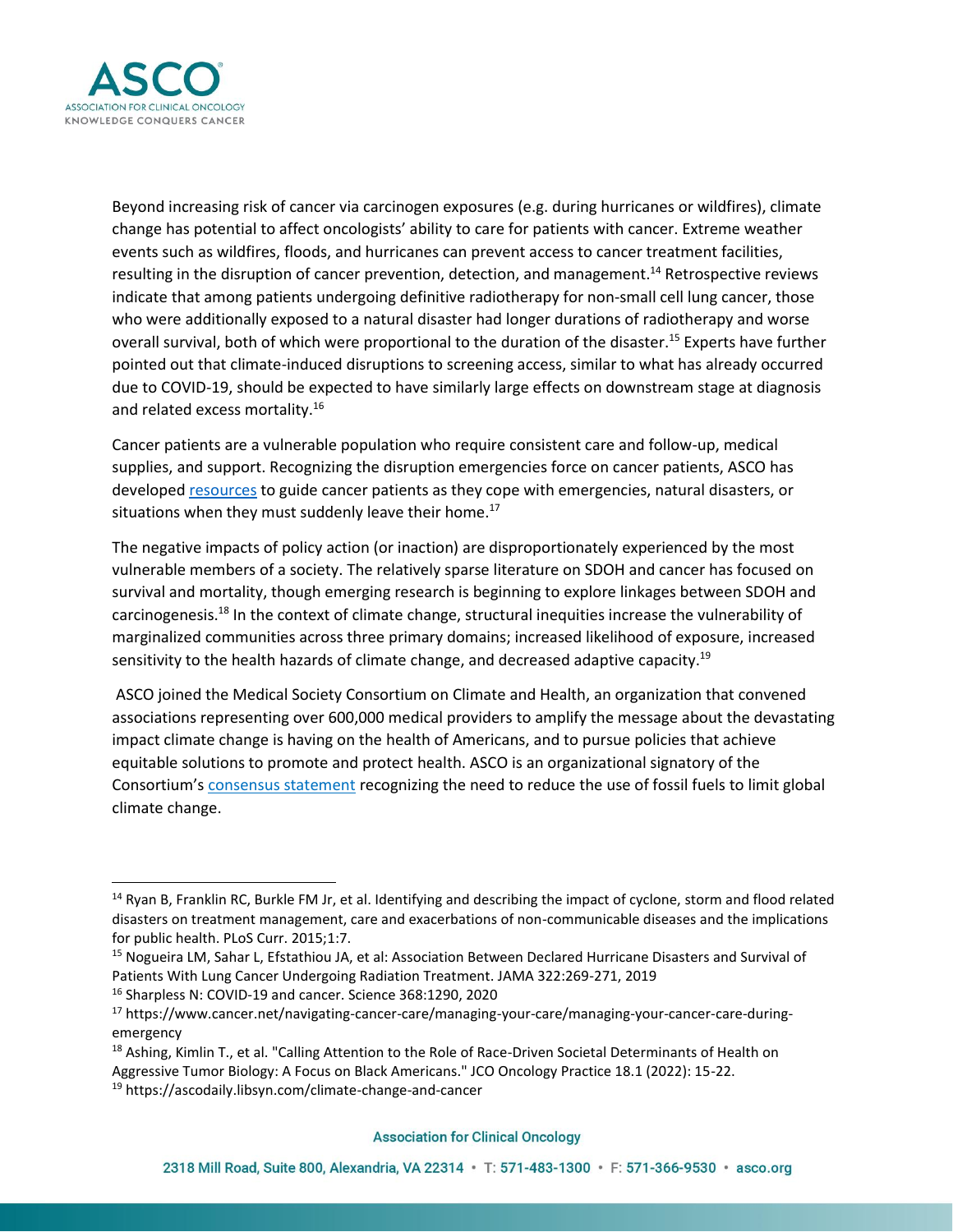

Because physicians are directly involved in patient care and witness current practices that could potentially be improved, they are a great resource and collaborator in developing solutions to mitigating the impact of medical waste and other ways that healthcare itself contributes to climate change. ASCO looks forward to ongoing collaboration with the Administration and CMS as we explore the policy levers ASCO might be best positioned to employ for both short- and long-term benefit.

# **Overarching Principles for Measuring Healthcare Quality Disparities Across CMS Quality Programs – Request for Information**

CMS solicits information from stakeholders for considerations in developing future policies around the use of measure stratification as one quality measurement tool to address healthcare disparities and advance health equity across all quality programs.

The Society's *Cancer Disparities and Health Equity Policy Statement*<sup>20</sup> summarizes past efforts and offers numerous recommendations to the broader cancer care community to address health equity. These recommendations include the promotion of policies and systems to address persistent barriers to equitable care, such as equitable payment reforms, alternative payment models, and financial assistance programs. The policy statement also highlights persistent shortcomings in the clinical cancer research enterprise, as well as structural barriers to equitable care, and proposes solutions to address these obstacles to cancer health equity.

ASCO is pleased that CMS has placed an emphasis on addressing health equity across all quality programs in its continued efforts to move toward a value-based model of care delivery. **ASCO urges CMS to establish consistent measures across its various programs to reduce reporting burden and to enhance robustness of the data collected.** 

# *Identification of Goals and Approaches for Measuring Healthcare Disparities and Using Measure Stratification Across CMS Quality Programs*

We appreciate CMS recognizing that stratified measures are vulnerable to measurement and algorithmic bias, and that efforts are needed to ensure disparity reporting avoids these biases. We agree with CMS that it should carefully examine stratified results and methods to mitigate the potential for drawing incorrect conclusion from results.

*Guiding Principles for Selecting and Prioritizing Measures for Disparity Reporting Across CMS Quality Reporting Programs*

We agree with CMS that decisions about how to identify and prioritize measures for possible

<sup>&</sup>lt;sup>20</sup> Patel, M. I., Lopez, A. M., Blackstock, W., Reeder-Hayes, K., Moushey, E. A., Phillips, J., & Tap, W. (2020). Cancer disparities and health equity: A policy statement from the American Society of Clinical Oncology. Journal of Clinical Oncology, 38(29), 3439-3448.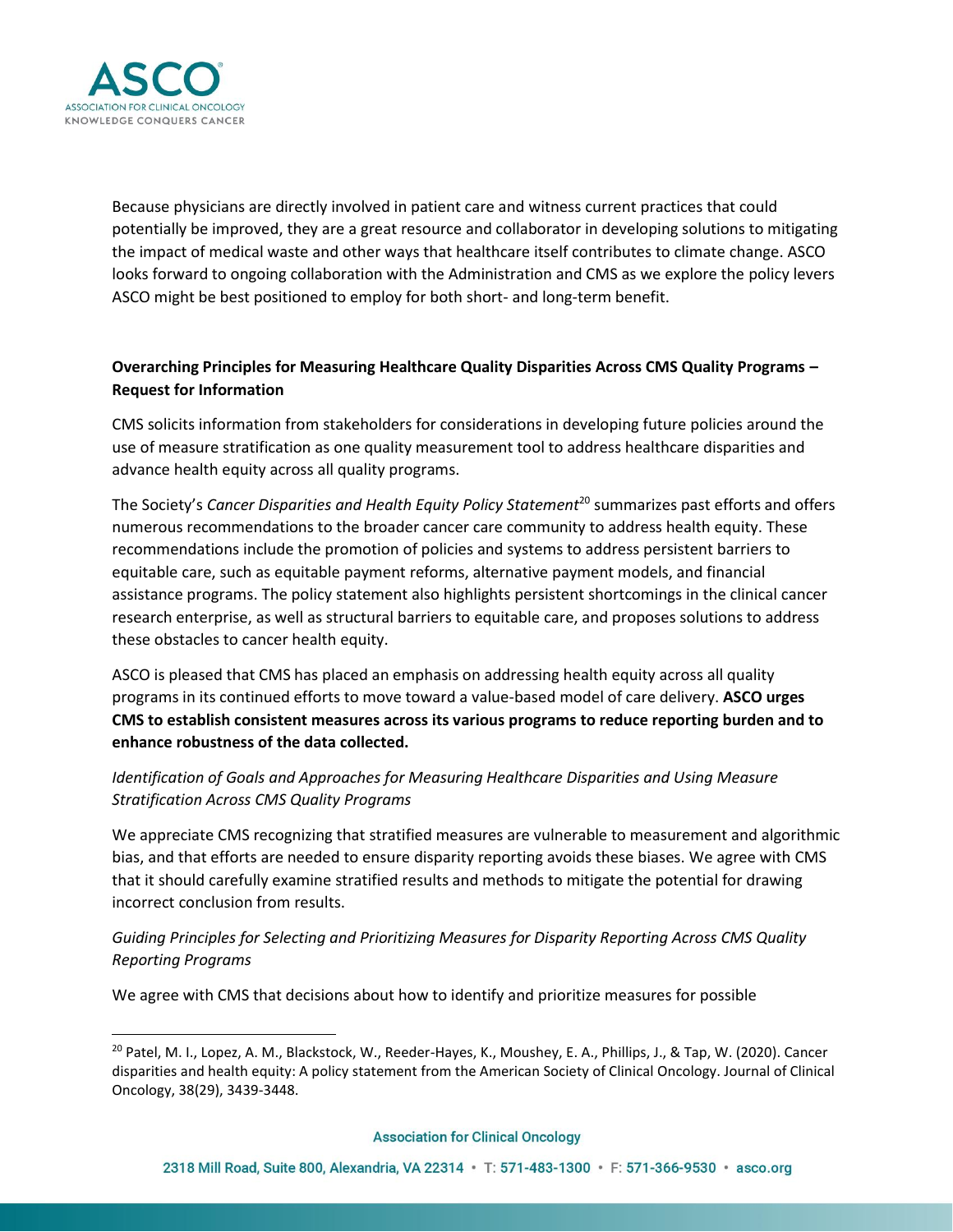

stratification should be made at the program level. We agree with CMS that they should prioritize existing clinical quality measures as they have already been vetted and will reduce provider burden. We agree that measures for stratification should be supported by evidence of underlying healthcare disparities in the procedure, condition, or outcome being measured. Measures for stratification should have sufficient cohort sample sizes to ensure that reported results of the disparity calculation are reliable and representative of the healthcare provider's patient population. Finally, we agree with CMS that to complement stratification of measures focused on clinical outcomes, quality programs could consider prioritizing measures with a focus on access to and the appropriateness of care.

## *Principles for Social Risk Factor and Demographic Data Selection and Use*

ASCO supports the collection of demographic elements and use of relevant data for quality improvement. Standard data elements for race, ethnicity, sexual orientation, and gender identity should be self-reported and collected in all clinical settings.<sup>21,22</sup> Including relevant data reporting in all forms, especially the electronic medical record, will allow for patients to accurately record their medical history and individual characteristics that may impact their care.

ASCO recognizes that patient data are often incomplete, inaccurate, or overly simplified and usually do not consider many social and community factors.<sup>23</sup> Moreover, cancer disparities research is limited by a lack of comprehensive, consistent data on factors that impact disparities in cancer care and patient outcomes, including a patient's social status and demographics, community and lifestyle factors, and biology and genetics. Widespread variation in data collection methodologies has also compromised the utility of select data sets for disparities research. In a joint statement regarding the future of cancer disparities research, ASCO joined the American Association for Cancer Research (AACR), the American Cancer Society (ACS), and the National Cancer Institute (NCI) in recommending that a standard set of race and ethnicity data as well as sociodemographic measures, agreed upon by the cancer health disparity community, be included in clinical registries.<sup>24</sup> Further, it is recommended that to the extent possible, the most granular measures be selected, and in the case of race and ethnicity, questions address ancestry, immigration status and enclave effects. Measures of the built environment should be included, or patient addresses should be collected and geocoded, to assess neighborhood and structural effects on health, and so that physical and other contextual effects can be considered.

<sup>&</sup>lt;sup>21</sup> Griggs, Jennifer, et al. "American Society of Clinical Oncology position statement: strategies for reducing cancer health disparities among sexual and gender minority populations." Obstetrical & Gynecological Survey 72.10 (2017): 598-599.

 $22$  Polite, Blase N., et al. "Charting the future of cancer health disparities research: a position statement from the American Association for Cancer Research, the American Cancer Society, the American Society of Clinical Oncology, and the National Cancer Institute." Cancer research 77.17 (2017): 4548-4555.  $23$  Ibid.

 $24$  Ibid.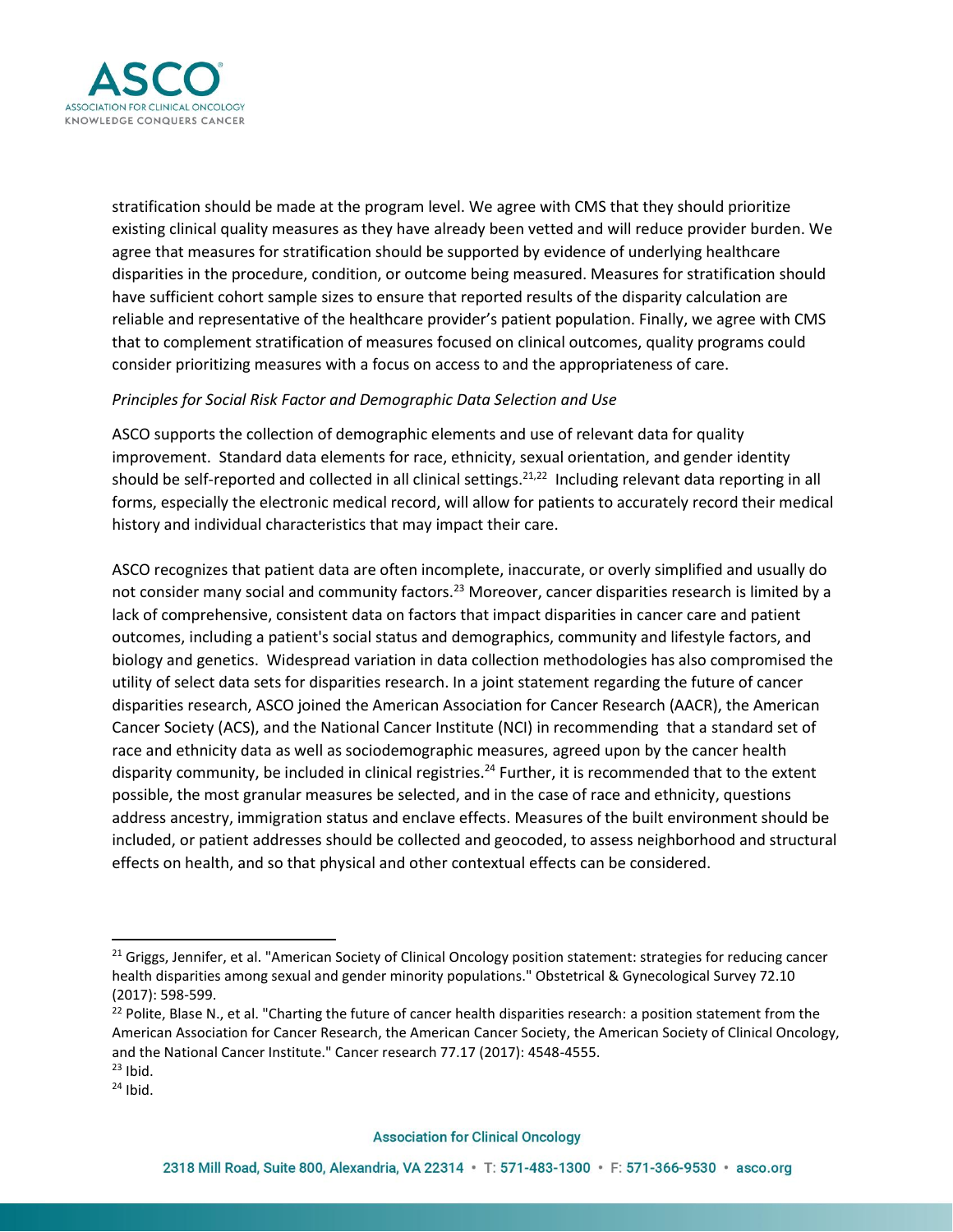

Many tools to capture patient demographic and social risk factors are validated and widely used, such as th[e NCCN Distress thermometer.](https://www.nccn.org/docs/default-source/patient-resources/nccn_distress_thermometer.pdf?sfvrsn=ef1df1a2_4and)<sup>25</sup> When capturing certain social risk factor information from patients, providers should have a choice in which tool to use based on the patient population.

## *Identification of Meaningful Performance Differences*

We agree with CMS that it should consider multiple approaches to identifying meaningful differences in performance, including statistical differences, rank ordering and percentiles, the threshold approach, and benchmarking. While ASCO appreciates CMS' desire to implement standardized approaches across programs, we suspect appropriate assessment of differences in performance may need to be tailored to each individual quality program.

## *Guiding Principles for Reporting Disparity Results*

ASCO is in the process of developing a health equity score card for oncology practices and is considering adapting existing frameworks and measures occurring in the cancer care delivery system, developing new measures, and the possibility of alignment with future equity-related data collection/measures. Our goal is to develop a sound and reliable scoring system that can assess equity wherever cancer care is delivered and thereby inform needed quality improvement initiatives. We look forward to sharing the results of these efforts with the Agency upon completion.

As we develop the equity scorecard, one concern has been the potential for early and unfair penalties stemming from unmet scorecard benchmarks, scores, or standards. We ask the agency to consider approaching equity scorecards and indices as an opportunity to provide sites with a baseline score highlighting current performance with a clear path to improvement. We are developing an equity scorecard as we stress the need to begin assessing sites for health equity performance. However, we understand that it will take time and resources for sites to adequately prepare to address and meet all performance standards. We urge CMS to balance the requirement of these measures at a pace that allows sites to prepare for successful implementation; the primary goal should be to improve health equity, not to penalize for failure to meet unattainable benchmarks.

# **Continuing to Advance to Digital Quality Measurement and the Use of Fast Healthcare Interoperability Resources (FHIR) in Hospital Quality Programs – Request for Information**

## *Refined potential future definition of (Digital Quality Measures) dQMs*

CMS requests input on a refined potential future definition of dQMs. ASCO agrees that a multitude of data sources, as outlined in the proposed rule [e.g. administrative systems, electronically submitted clinical assessment data, case management systems, electronic health records (EHRs), laboratory

<sup>25</sup> https://www.nccn.org/docs/default-source/patient-

resources/nccn\_distress\_thermometer.pdf?sfvrsn=ef1df1a2\_4and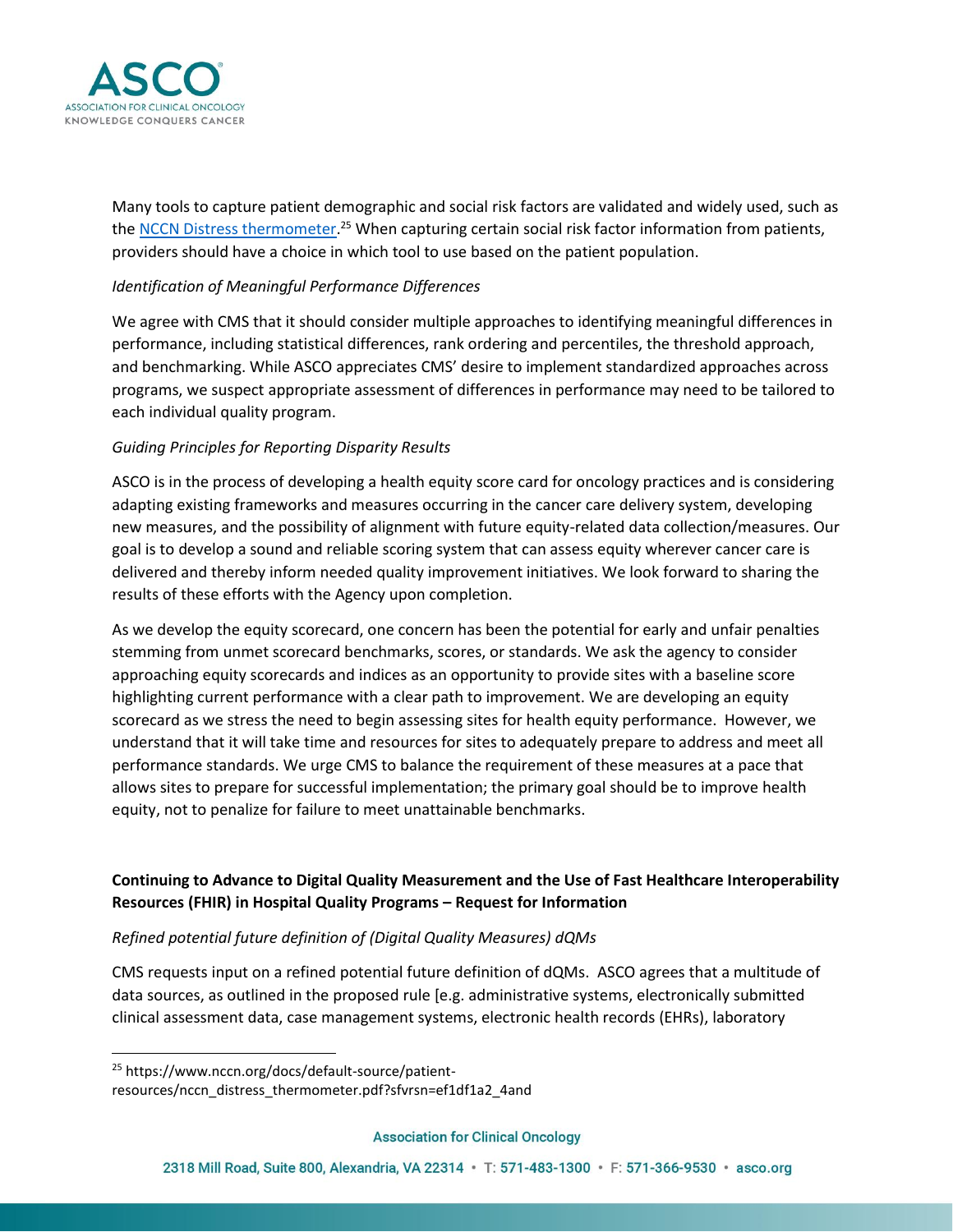

systems, prescription drug monitoring programs (PDMPs), instruments, patient portals or applications, health information exchanges (HIEs) or registries, and other sources], is appropriate and will allow for more granular quality measures. However, as ASCO has previously noted, the list of data sources may be too broad to be realistic, and FHIR is not yet mature enough to integrate all these data sources within one measure. ASCO also supports the concept of leveraging interoperability standards to decrease mapping burden and align standards for quality measurement with interoperability standards used in other healthcare exchange methods. ASCO maintains its broad, overarching concern about the potential for dQMs to significantly increase cost of measure development to medical specialty societies. This cost has the potential to become increasingly burdensome to the point that many medical specialty societies may stop developing measures.

## *Potential considerations or challenges related to non-EHR data sources*

CMS also requests feedback on potential considerations or challenges related to non-EHR data sources. Although the list of data sources named in the dQM definition may be too broad to be realistic, ASCO agrees the list of data sources is appropriate; however, FHIR is not yet mature enough to integrate all of these data sources within one measure. The use of FHIR as the transmission standard would be feasible, but ASCO reiterates the need for specialty-specific implementation guides (IGs). We ask CMS to consider what the requirements will be for the third-party intermediaries for the ability to aggregate multiple data sources, and or whether CMS would instead perform the data aggregation and calculate measure scores from these data sources.

A dQM paradigm also significantly increases the burden of testing for measure developers. It is already a challenge to test electronic clinical quality measures (eCQMs) from one data source (EHRs), and testing measures that have data from multiple data sources may be impossible and could be too expensive for measure developers to obtain data for testing. ASCO is concerned about the effect the aggregation of multiple data sources in a dQM paradigm could have on measure stewards' ability to demonstrate measure validity and reliability.

Additionally, ASCO is concerned that the requirement for all measures to be digital could restrict the options for what measures are developed and stray too far from the clinical quality of measures and more towards data capture and availability. CMS notes that a common portfolio of dQMs would mean required data elements would be limited to standardized, interoperable data elements to the fullest extent possible. ASCO is concerned this may effectively limit de novo measure development in accordance with a limited set of data elements that are standardized and interoperable, which could in turn significantly narrow the scope of oncology measures that can be implemented in payment programs. Certain areas of oncology treatment are advancing rapidly, and the standardization and interoperability of data elements may lag behind emerging evidence and impede the deployment of new measures that assess performance gaps in newer areas of care delivery.

While ASCO fully agrees that standardization across data elements and data models is critical in support of multiple use cases, without efforts to improve electronic data capture and availability of nuanced